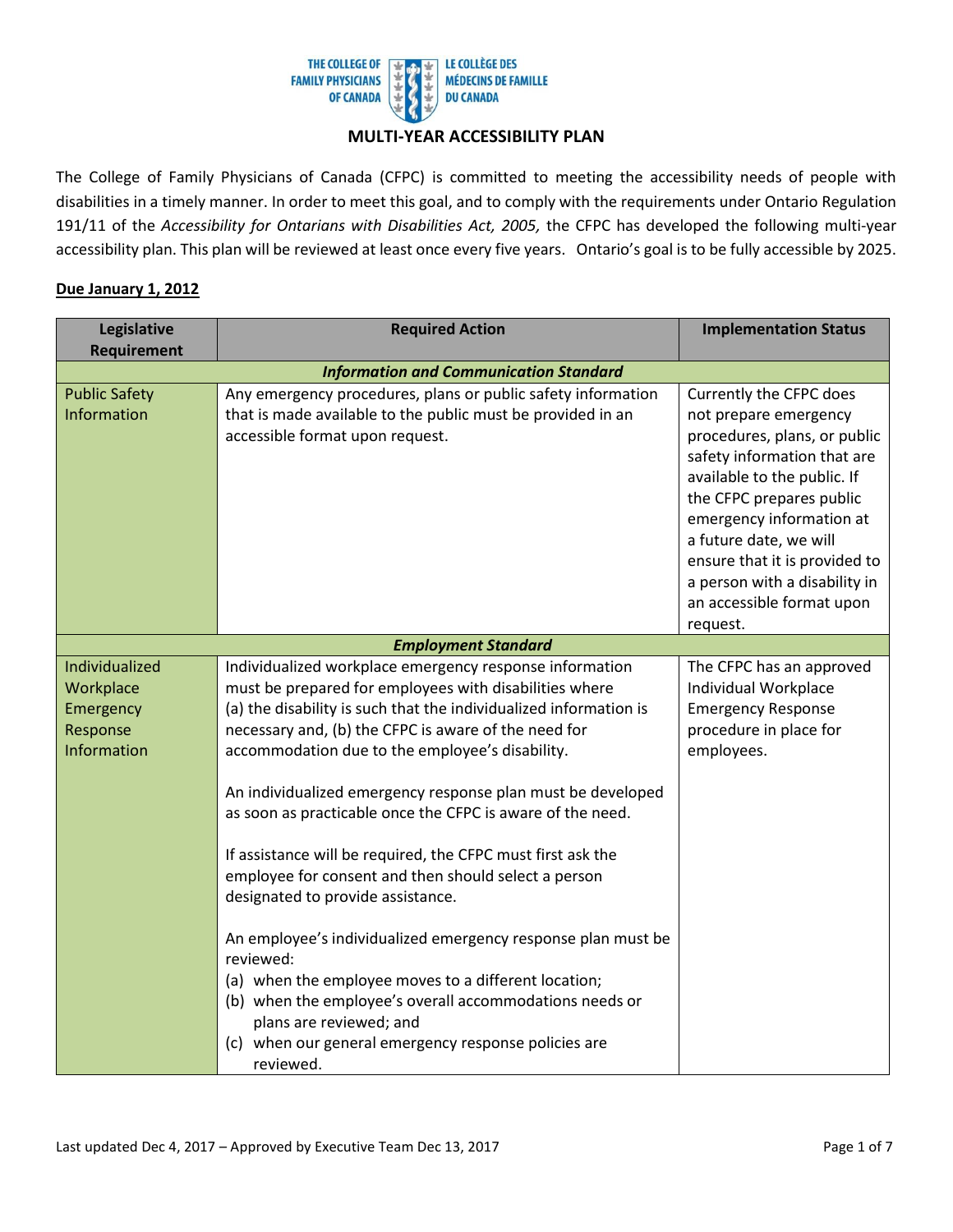

| <b>Legislative Requirement</b>      | <b>Required Action</b>                        | <b>Implementation Status</b>                      |
|-------------------------------------|-----------------------------------------------|---------------------------------------------------|
|                                     | <b>General Requirement</b>                    |                                                   |
| <b>Development of Accessibility</b> | Create written policies                       | The CFPC has approved policies and procedures     |
| <b>Policies and Statement of</b>    | pertaining to meeting the                     | in place which are communicated to staff and      |
| <b>Organizational Commitment</b>    | requirements under the                        | posted on our website, including the process to   |
|                                     | <b>Integrated Accessibility</b>               | request accessible formats.                       |
|                                     | Standard. The policies must                   |                                                   |
|                                     | include a statement of                        |                                                   |
|                                     | organizational commitment.                    |                                                   |
|                                     | Make the policies available to                |                                                   |
|                                     | the public and in an accessible               |                                                   |
|                                     | format upon request.                          |                                                   |
| Development of a Multi-Year         | Create a multi-year accessibility             | The CFPC has developed a Multi-Year               |
| <b>Accessibility Plan</b>           | plan that must be reviewed at                 | Accessibility Plan which is posted as required by |
|                                     | least once every five years.                  | the AODA.                                         |
|                                     |                                               |                                                   |
|                                     | Post the plan on the CFPC's                   |                                                   |
|                                     | website and make it available in              |                                                   |
|                                     | an accessible format upon                     |                                                   |
|                                     | request.                                      |                                                   |
| Self-Serve Kiosks                   | Have regard for accessibility                 | Currently the CFPC does not have self-serve       |
|                                     | features when designing,                      | kiosks. However, if the CFPC decides to design,   |
|                                     | procuring or acquiring self-serve             | procure, or acquire self-serve kiosks at a future |
|                                     | kiosks.                                       | date, we will have regard to accessibility for    |
|                                     |                                               | people with disabilities.                         |
|                                     | <b>Information and Communication Standard</b> |                                                   |
| <b>Web Accessibility</b>            | All new internet websites and                 | The Communications Department is actively         |
|                                     | corresponding content must                    | reviewing the details pertaining to the website   |
|                                     | comply with the WCAG 2.0                      | accessibility requirements and developing a plan  |
|                                     | Level A.                                      | for compliance to the WCAG 2.0 Level A during     |
|                                     |                                               | the 2017/2018 fiscal year in the development of   |
|                                     |                                               | our new website.                                  |

| <b>Legislative Requirement</b> | <b>Required Action</b>                                                                                                                                              | <b>Implementation Status</b>                                         |  |
|--------------------------------|---------------------------------------------------------------------------------------------------------------------------------------------------------------------|----------------------------------------------------------------------|--|
| <b>General Requirement</b>     |                                                                                                                                                                     |                                                                      |  |
| <b>Training</b>                | Training of all employees, and individuals<br>involved in the development of policies and<br>any third parties providing goods or<br>services on the CFPC's behalf. | All employees at the CFPC are required to<br>complete AODA training. |  |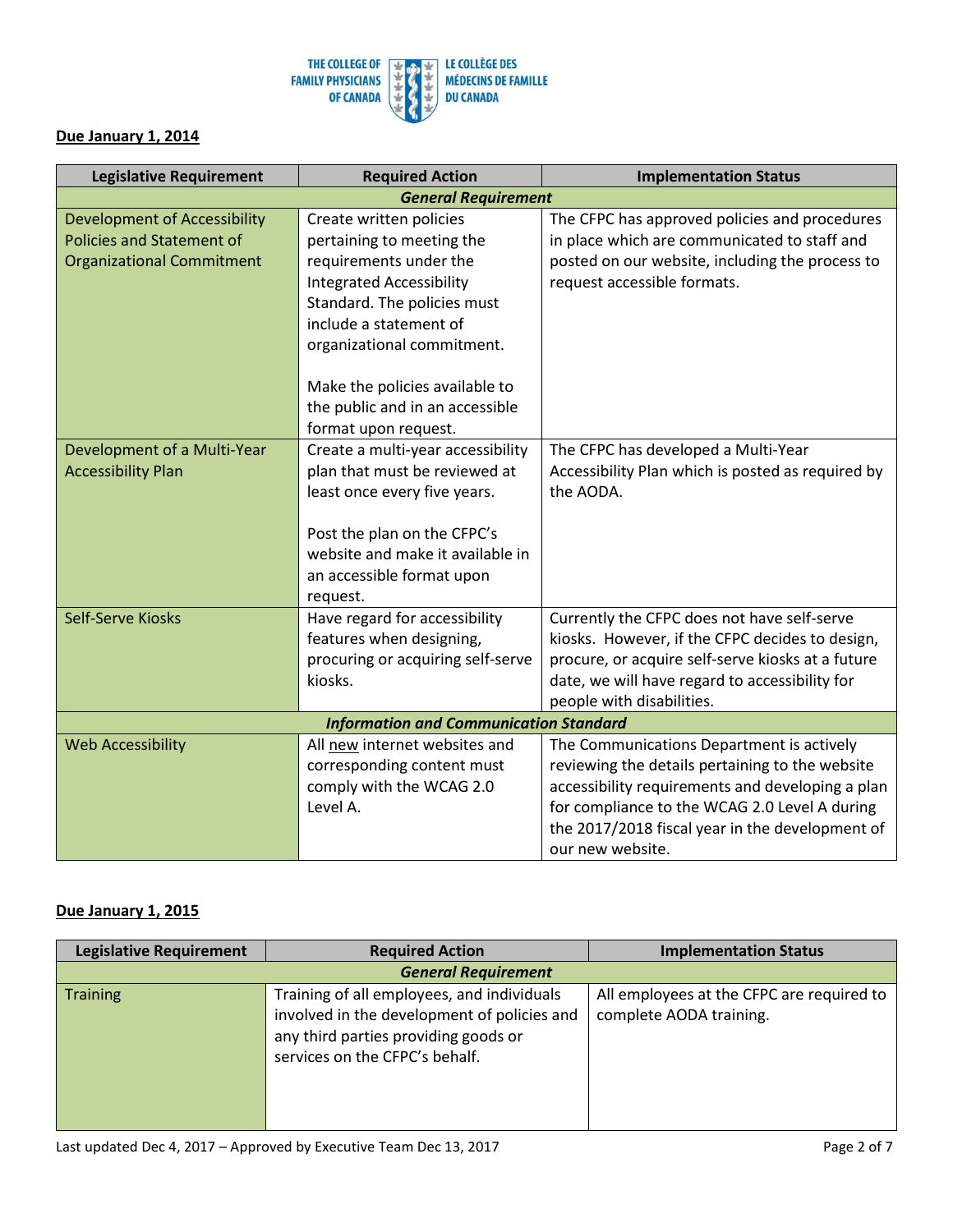

| <b>Information and Communication Standard</b> |                                                                                                                                                                     |                                                                                                                                                                                                                        |
|-----------------------------------------------|---------------------------------------------------------------------------------------------------------------------------------------------------------------------|------------------------------------------------------------------------------------------------------------------------------------------------------------------------------------------------------------------------|
| Feedback                                      | Ensure that the CFPC's feedback process is<br>accessible to people with disabilities by<br>providing accessible formats and<br>communication supports upon request. | CFPC will accommodate requests to<br>provide feedback in alternate accessible<br>formats and communication supports<br>when requested. Such requests are made<br>to Human Resources via the HR general<br>email inbox. |

| <b>Legislative Requirement</b> | <b>Required Action</b>                          | <b>Implementation Status</b>             |
|--------------------------------|-------------------------------------------------|------------------------------------------|
|                                | <b>Information and Communication Standard</b>   |                                          |
| Accessible formats and         | Provide accessible formats and                  | CFPC will provide accessible formats and |
| communication supports         | communication supports to people with           | communication supports to people with    |
|                                | disabilities when requested at no additional    | disabilities at no additional cost.      |
|                                | cost.                                           | Accommodation requests are made to       |
|                                |                                                 | Human Resources via the HR general       |
|                                |                                                 | email inbox.                             |
|                                | <b>Employment Standard</b>                      |                                          |
| <b>Recruitment - General</b>   | The CFPC will notify current employees and      | Availability for accommodation for       |
|                                | the public about the availability of            | applicants is communicated at all stages |
|                                | accommodation for applicants with               | of the recruitment process.              |
|                                | disabilities in our recruitment processes.      |                                          |
|                                |                                                 |                                          |
| Recruitment - selection        | Job applicants that are individually chosen     | Availability for accommodation for       |
| process                        | to participate in the selection process will    | applicants is communicated at all stages |
|                                | be notified that accommodations are             | of the recruitment process.              |
|                                | available. If an accommodation is               |                                          |
|                                | requested, we will consult with the             |                                          |
|                                | applicant when determining a suitable           |                                          |
|                                | accommodation.                                  |                                          |
| Recruitment - notice to        | The CFPC will notify successful job             | Availability for accommodation for       |
| successful applicants          | applicants about our policies related to the    | applicants is communicated at all stages |
|                                | accommodation of employees with                 | of the recruitment process.              |
|                                | disabilities.                                   |                                          |
| Informing employees of         | Employees of the CFPC must be informed          | All CFPC policies and procedures         |
| supports                       | of policies used to support employees with      | associated with AODA and                 |
|                                | disabilities, including policies related to job | accommodation are shared with new        |
|                                | accommodation for employees with                | employees during their orientation.      |
|                                | disabilities.                                   |                                          |
|                                | This information must be provided as soon       | Any changes to such policies or          |
|                                | as practicable to new employees.                | procedures are communicated to all staff |
|                                | When changes are made to current policies       | via email, staff newsletter, posted on   |
|                                | related to job accommodation, updated           | SharePoint and/or Department meetings.   |
|                                | information must be provided to                 |                                          |
|                                | employees.                                      |                                          |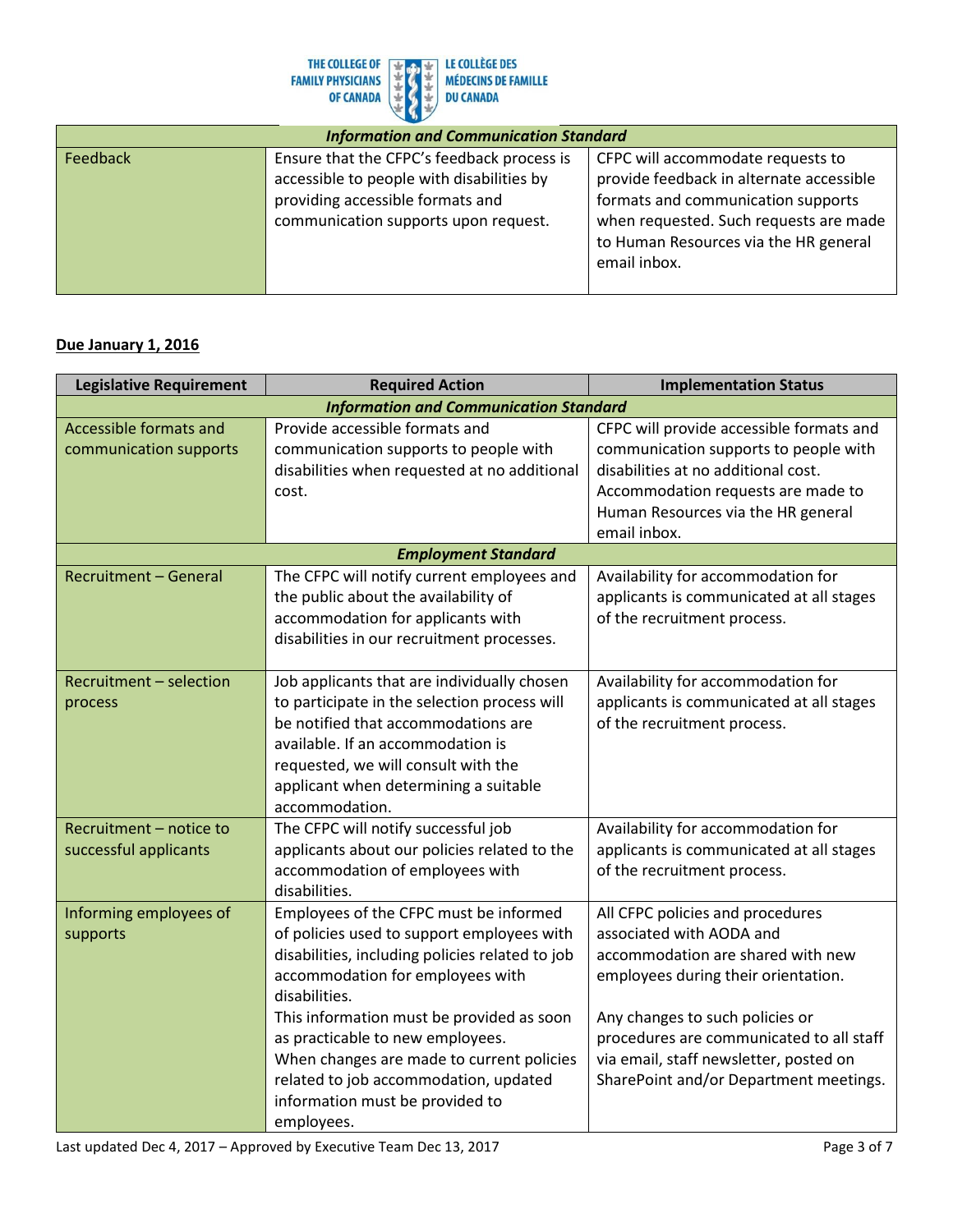| THE COLLEGE OF           |  |
|--------------------------|--|
| <b>FAMILY PHYSICIANS</b> |  |
| <b>OF CANADA</b>         |  |
|                          |  |



| Accessible formats and<br>communication supports<br>for employees | The CFPC must provide accessible formats<br>and communication supports to an<br>employee with a disability for (a)<br>information that is needed in order to<br>perform the employee's job and (b)                                                                                                                                                         | CFPC will accommodate employee<br>requests for accessible formats and<br>communication supports when<br>requested. |
|-------------------------------------------------------------------|------------------------------------------------------------------------------------------------------------------------------------------------------------------------------------------------------------------------------------------------------------------------------------------------------------------------------------------------------------|--------------------------------------------------------------------------------------------------------------------|
|                                                                   | information that is generally available to<br>employees in the workplace.                                                                                                                                                                                                                                                                                  |                                                                                                                    |
|                                                                   | The CFPC must consult with the employee<br>when determining the suitable format or<br>communication support.                                                                                                                                                                                                                                               |                                                                                                                    |
| Individualized<br><b>Accommodation Plan</b>                       | The CFPC must prepare a written<br>procedure for the development of<br>individualized accommodation plans for<br>employees with disabilities.                                                                                                                                                                                                              | The CFPC has an Individual<br>Accommodation Policy and associated<br>Plan template in place.                       |
|                                                                   | The procedure must include the following<br>elements:                                                                                                                                                                                                                                                                                                      |                                                                                                                    |
|                                                                   | 1. The manner in which an employee<br>requesting accommodation can participate<br>in the development of the individual<br>accommodation plan.                                                                                                                                                                                                              |                                                                                                                    |
|                                                                   | 2. The means by which the employee is<br>assessed on an individual basis.                                                                                                                                                                                                                                                                                  |                                                                                                                    |
|                                                                   | 3. The manner in which the employer can<br>request an evaluation by an outside<br>medical or other expert, at the employer's<br>expense, to assist the employer in<br>determining if accommodation can be<br>achieved and, if so, how accommodation<br>can be achieved.                                                                                    |                                                                                                                    |
|                                                                   | 4. The manner in which the employee can<br>request the participation of a<br>representative from their bargaining agent,<br>where the employee is represented by a<br>bargaining agent, or other representative<br>from the workplace, where the employee is<br>not represented by a bargaining agent, in<br>the development of the accommodation<br>plan. |                                                                                                                    |
|                                                                   | 5. The steps taken to protect the privacy of<br>the employee's personal information.                                                                                                                                                                                                                                                                       |                                                                                                                    |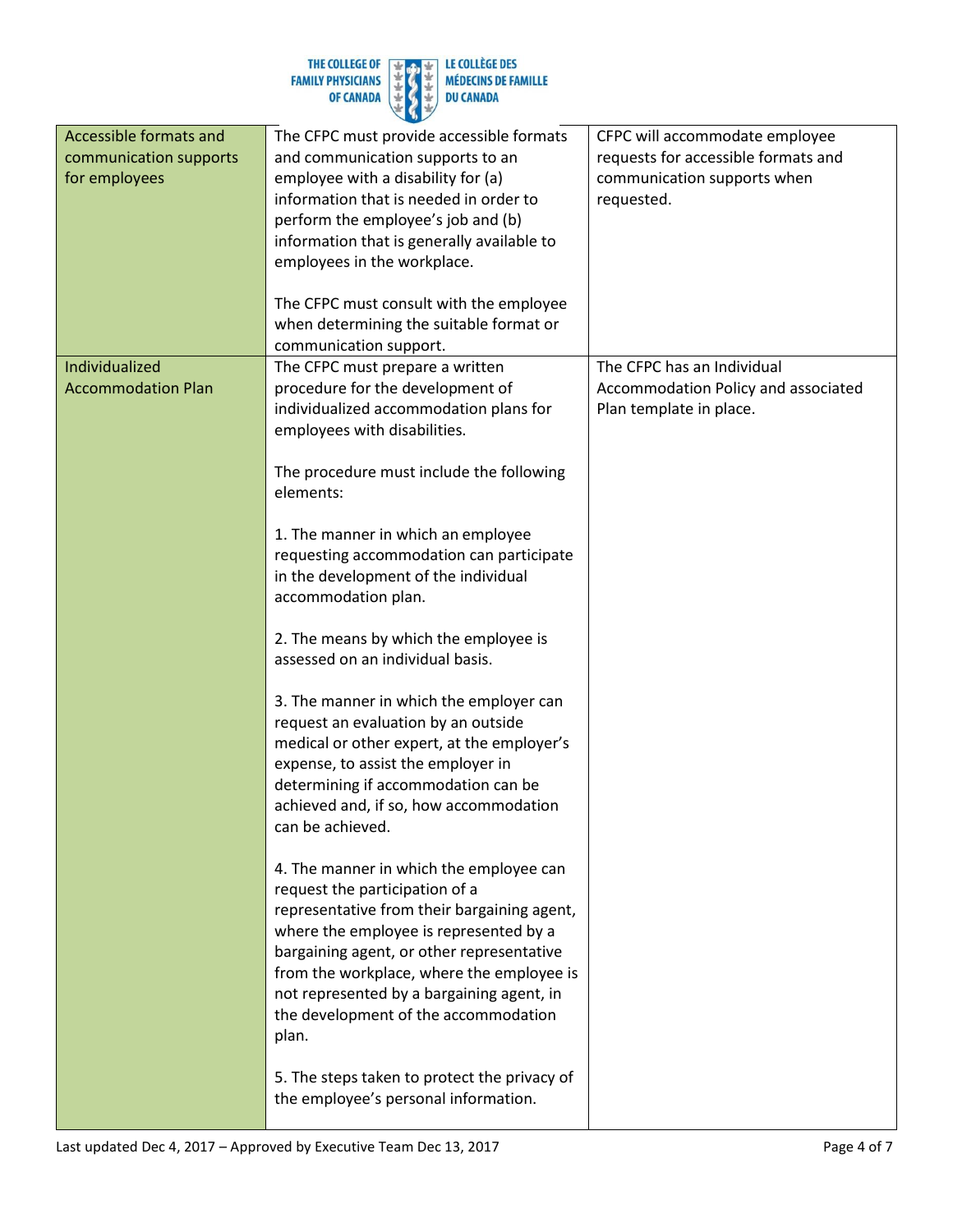|                         | THE COLLEGE OF $\begin{array}{ c c c c c }\n\hline\n\end{array}$ The COLLEGE OF $\begin{array}{ c c c }\n\hline\n\end{array}$ The COLLEGE DES<br>FAMILY PHYSICIANS $\begin{array}{ c c c }\n\hline\n\end{array}$ The COLLEGE DES |
|-------------------------|----------------------------------------------------------------------------------------------------------------------------------------------------------------------------------------------------------------------------------|
|                         |                                                                                                                                                                                                                                  |
| OF CANADA $\frac{1}{2}$ | <b>DU CANADA</b>                                                                                                                                                                                                                 |

|                               | 6. The frequency with which the individual<br>accommodation plan will be reviewed and<br>updated and the manner in which it will be<br>done.                                                                                                 |                                                                                                                                                                                                                                         |
|-------------------------------|----------------------------------------------------------------------------------------------------------------------------------------------------------------------------------------------------------------------------------------------|-----------------------------------------------------------------------------------------------------------------------------------------------------------------------------------------------------------------------------------------|
|                               | 7. If an individual accommodation plan is<br>denied, the manner in which the reasons<br>for the denial will be provided to the<br>employee.                                                                                                  |                                                                                                                                                                                                                                         |
|                               | 8. The means of providing the individual<br>accommodation plan in a format that takes<br>into account the employee's accessibility<br>needs due to disability.                                                                               |                                                                                                                                                                                                                                         |
|                               | In addition, the individualized<br>accommodation plan should include:<br>information regarding accessible formats<br>and communication supports (if<br>requested), the employee's individualized<br>emergency response information (if any), |                                                                                                                                                                                                                                         |
|                               | and information regarding any other<br>accommodation that is to be provided.                                                                                                                                                                 |                                                                                                                                                                                                                                         |
| <b>Return to Work Process</b> | The CFPC must have in place a written<br>return to work process for employees<br>absent due to disability who require<br>disability related accommodation for<br>returning to work.                                                          | The CFPC has a Return to Work policy in<br>place.                                                                                                                                                                                       |
|                               | The process must (i) outline the steps the<br>CFPC will take to facilitate the return to<br>work, and (ii) incorporate individualized<br>accommodation plans.                                                                                |                                                                                                                                                                                                                                         |
| <b>Performance Management</b> | The CFPC must take into account the<br>accessibility needs of employees with<br>disabilities as well as any individualized<br>accommodation plan in place during<br>performance management.                                                  | Human Resources has updated<br>performance review documents to<br>include a statement that associates with<br>CFPC's commitment to taking into<br>account employee accessibility needs<br>during the performance management<br>process. |
| <b>Career Development</b>     | The CFPC must take into account the<br>accessibility needs of employees with<br>disabilities as well as any individualized<br>accommodation plan in place when<br>considering career development<br>opportunities.                           | As outlined in CFPC's Integrated<br>Accessibility Standard Statement of<br>Commitment and Policy, the CFPC<br>commits to taking account employee<br>accessibility needs when considering<br>career development opportunities.           |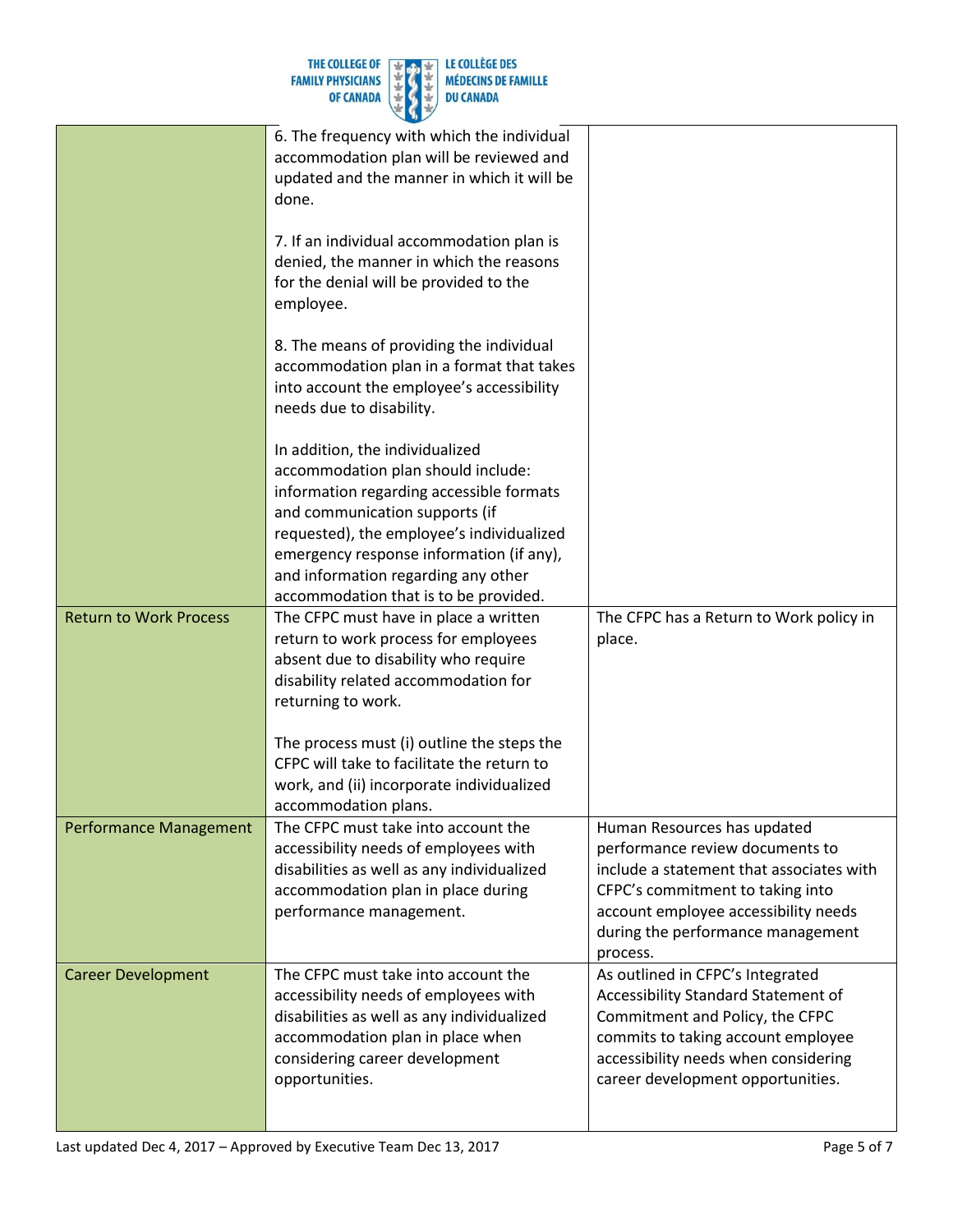

| Redeployment | The CFPC must take into account the        | As outlined in CFPC's Integrated    |
|--------------|--------------------------------------------|-------------------------------------|
|              | accessibility needs of employees with      | Accessibility Standard Statement of |
|              | disabilities as well as any individualized | Commitment and Policy, the CFPC     |
|              | accommodation plan in place during the     | commits to taking account employee  |
|              | redeployment process.                      | accessibility needs during the      |
|              |                                            | redeployment process.               |

| <b>Legislative Requirement</b>   | <b>Required Action</b>                                                                   | <b>Implementation Status</b> |
|----------------------------------|------------------------------------------------------------------------------------------|------------------------------|
|                                  | <b>Design of Public Spaces Standard</b>                                                  |                              |
| <b>Recreational Trails and</b>   | Newly constructed and redeveloped                                                        | Does not apply to CFPC.      |
| <b>Beach Access Routes</b>       | recreational trials and beach access routes                                              |                              |
|                                  | must comply with the accessibility                                                       |                              |
|                                  | requirements in the Design of Public Spaces                                              |                              |
|                                  | Standard.                                                                                |                              |
| <b>Outdoor Public Use Eating</b> | Newly constructed and redeveloped                                                        | Does not apply to CFPC.      |
| <b>Areas and Outdoor Play</b>    | outdoor public eating areas and outdoor                                                  |                              |
| <b>Spaces</b>                    | play spaces must comply with the                                                         |                              |
|                                  | accessibility requirements in the Design of                                              |                              |
|                                  | Public Spaces Standard.                                                                  |                              |
| <b>Exterior Paths of Travel</b>  | Newly constructed and redeveloped                                                        | Does not apply to CFPC.      |
|                                  | exterior paths of travel must comply with                                                |                              |
|                                  | the accessibility requirements in the Design                                             |                              |
|                                  | of Public Spaces Standard, except where                                                  |                              |
|                                  | the Building Code applies.                                                               |                              |
|                                  |                                                                                          |                              |
|                                  | "Exterior paths of travel" includes outdoor                                              |                              |
|                                  | sidewalks or walkways designed and                                                       |                              |
|                                  | constructed for pedestrian travel that are<br>intended to serve a functional, not        |                              |
|                                  |                                                                                          |                              |
|                                  | recreational, purpose. But this does not                                                 |                              |
|                                  | include paths of travel regulated under the<br>Ontario Regulation 350/06 (Building Code) |                              |
|                                  | made pursuant to the Building Code Act,                                                  |                              |
|                                  | 1992.                                                                                    |                              |
| <b>Accessible Parking</b>        | Newly constructed and redeveloped off-                                                   | Does not apply to CFPC.      |
|                                  | street parking spaces must comply with the                                               |                              |
|                                  | accessibility requirements in the Design of                                              |                              |
|                                  | Public Spaces Standard.                                                                  |                              |
|                                  |                                                                                          |                              |
| Service counters, fixed          | Newly constructed and redeveloped service                                                | Does not apply to CFPC.      |
| queuing guides and waiting       | counters, fixed queuing guides and waiting                                               |                              |
| areas                            | areas must comply with the accessibility                                                 |                              |
|                                  | requirements in the Design of Public Spaces                                              |                              |
|                                  | Standard.                                                                                |                              |